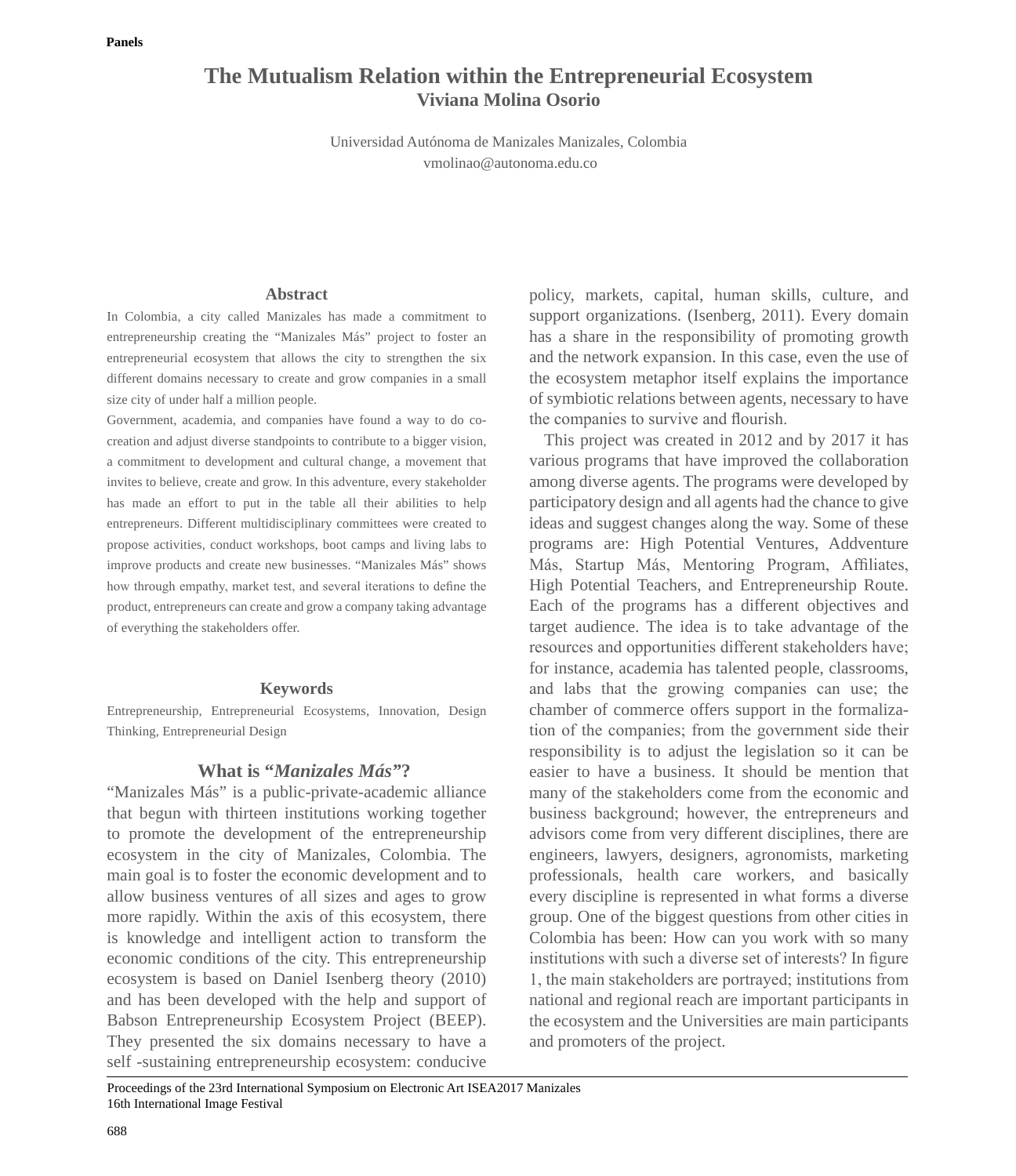

Figure 1. Manizales Más Stakeholders in 2017

## **Why collaborate?**

Predominantly in the business world, the typical relationship between companies is more predator-prey, with big business leading small business to extinction. In "*Manizales Más"* initiatives there is a bet on coevolution. The interactions between government, universities, guilds, associations, business and citizens have transformed the way they relate on a daily basis, aiming to a cultural change and a new vision toward entrepreneurship. In a way, it continues the ecosystem and mutualism metaphor mimicking diffuse coevolution, where several species evolve a trait in reciprocity with a trait in another species. Within "*Manizales Más*", business transforms guilds, which transforms universities, which transform education and so on; creating a new way of relating to each other and developing new mechanisms for collaboration, access to different resources and gaining cross-disciplinary insights. What they have found is that mutualism is vital for the ecosystem development, both in nature and in business.

# **How is Done?**

Collaboration in "*Manizales Más*" started with the wellknown brainstorming. Initially, it was a very useful method to generate new ideas, but then it was deformed to an endless conversation about possibilities without taking action, so it had to move to new methods that allowed broader interactions and cocreation. The most used methods are briefly described ahead:

**Peer to peer:** this method brings 3 company owners together to prepare for the workshops. Usually the companies discuss their difficulties and learn from each other by sharing experiences dealing with similar situations. An interesting outcome of this

experience is that many of the companies begin new business relations after this.

**Workshops:** This have different audiences but always are conducted by a faculty member, either from local universities or Babson College. In the bigger companies, the objective is to collaborate in the construction of a detailed revenue growth plan. With the startups, the idea is to formalize the business and have a minimum viable product as soon as possible.

**Mentorship:** Senior Managers and retired CEO's from Manizales' companies work with the growing business to solve problems and inspire with their past experiences. An unusual outcome of this relation is the perceived attractiveness of the mentee companies to new potential investors.

**Experiential learning:** Using a practice- based approach suggested by Neck, H. M., Greene, P. G., & Brush, C. G. (2014). University students use play, empathy, creation, experimentation and reflection to propose solutions to challenges. The classroom space becomes a kind of lab where prototypes for new products and companies are presented each semester with a rocket pitch.

**Creativity lab:** The chamber of commerce has a space for creativity and problem-solving. The lab is called "Neurocity" and different groups go there to strengthen their creative and innovative capacities. It offers methodologies, spaces and services to initiate and accelerate the ideation processes.

**Boot camp:** It is useful for startups that need to validate their idea, market, and prototype. It is a space design to receive feedback from other entrepreneurs and faculty experts on the proposed business model

**Stakeholders engagement spaces:** This allows stakeholders from different dimensions to interact with the companies, meet the participants and talk about the growing experience. The main idea of the stakeholders is to solicit new concepts to support the business creation and city improvement.

**Leadership training:** Every year a 3-day event is held to align and engage the leaders from public, private, academic and civic institutions. Here the participants involve themselves in lectures and exercises to redesign and enhance the Manizales Más Programs

Living lab: This is a collaboration space that allows the participation of many agents from different domains of the ecosystem. It is the space for collective creation; usually the new programs are the result of this labs, where participants are immersed in a creative social space for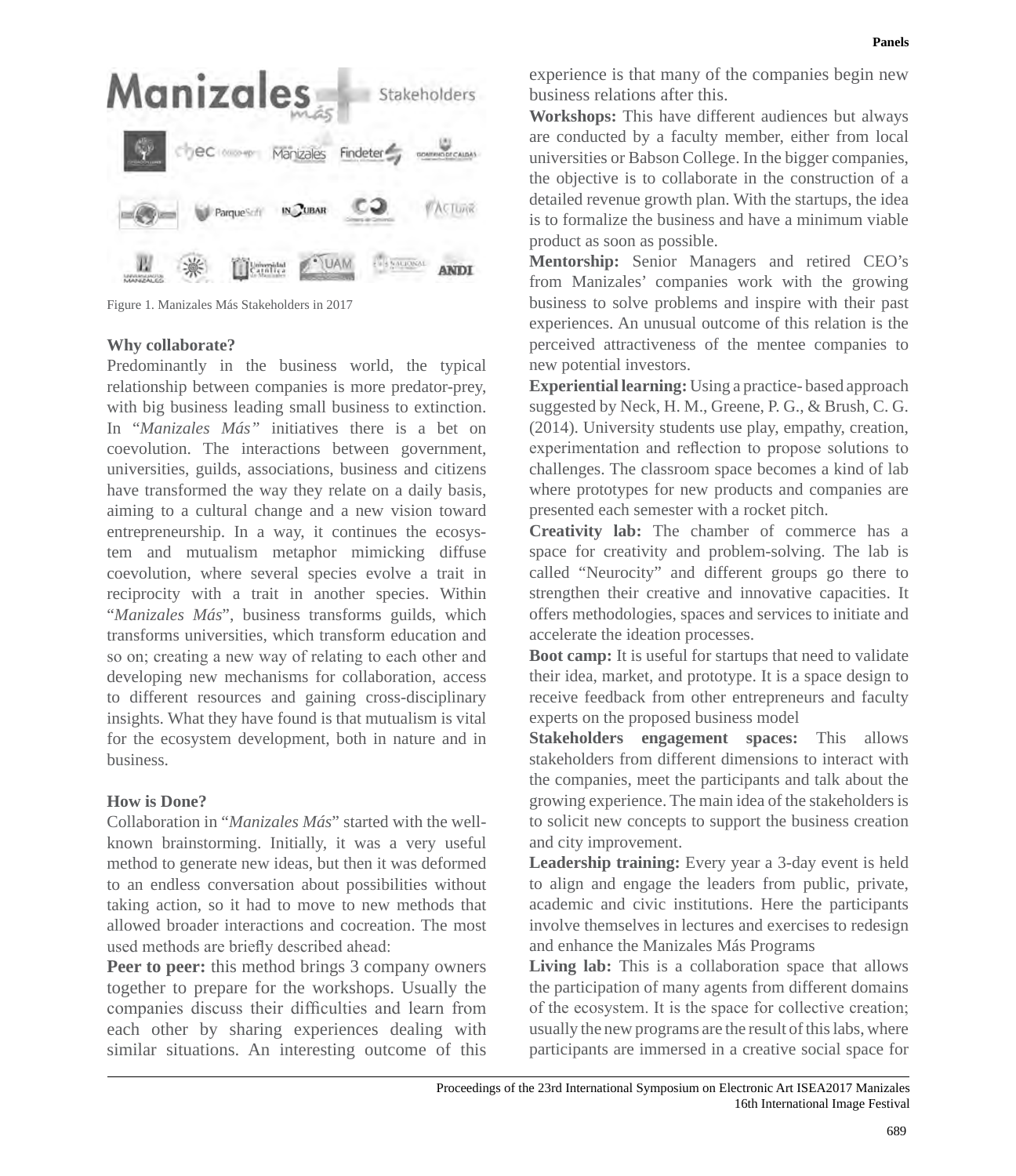#### **Panels**

designing and living the "Manizales Más" experience. In Picture 1 we can see the Scale Up Manizales 2016. The participants in the picture belong to all different domains of the ecosystem. There are entrepreneurs, teachers, big company owners, bankers, managers, government representatives, and outside guest invited to believe in the project and build the new initiatives.



Picture 1. Scale up Manizales participants 2016

Every stakeholder put their best into this experience, and some bring knowledge, people, spaces, money, labs, skills, ideas, students, labor, and commitment to growth. If something can be said about *"Manizales Más*" is that it is a good example of how transdisciplinary collaboration can accomplish big transformations in a community.

# **Discussion**

In this five years, *"Manizales Más"* has being a melting pot; it has welcomed the inputs of every agent and has promoted practices like empathy, which allows entrepreneurs to understand the market. But it also has allowed the stakeholders to understand each other. This practice is determinant to the success of the different programs because the needs, desires, hopes, and expectations of every agent are very diverse; and through empathy, they have learned to listen to the others and act in a way that can be beneficial for everyone involved.

Each program in the project has very specific target audience and depending on what results are meant to be accomplished different methods are used. For instance, High Potential Ventures, is a program aimed at companies that have at least US\$200.000 sales. The goal is income growth and job creation; for this kind of company the workshops focus on the idea of expansion and company improvement. Peer to peer and mentorship meetings become moments to re-think and discuss the entire company with people that can see the opportunities, strengths, and weaknesses with fresh eyes.

Addventure Más, is an eight-week business accelerator. In this case, new companies take the time to plan and rethink the business model. For two months around fifteen companies work together in a living lab, getting to know what they do, how they do it, and most importantly, what they should try to overcome the obstacles they are facing to earn more, have better employees, and sale better products.

Startup Más, is the place for idea exploration and business model construction. It was created with the students and graduates in mind, many of which went to entrepreneurial units asking for help with their ideas. This early stage is the perfect moment to prototype and iterate ideas before launching anything.

The Mentoring Program, takes advantage of the experience senior managers have accumulated; the growing companies get the chance to talk and learn from seasoned businessmen, that advise them based on their own personal experiences. This method has permitted to recognize the expertise and abilities of many CEOs that have a chance to give back to the community and share the lessons hard learned in business life.

High Potential Teachers, was created to promote a new mindset on professors so they can be the catalyst of change in the university. This is one of the most interactive experiences because educators are both learning and teaching in different moments. Sometimes on the learning side, they are with another faculty member, sharing experiences, accompanying mentorships, or attending workshops. And when they are conducting sessions they lead the audience, whether students or companies to use the resources they have to create new things, evolve, and transform the ecosystem.

Entrepreneurship Route with its six courses has become the space for experiential learning. Students are encouraged to create new companies, propose new products, and the most important part, to build a functioning prototype to test their ideas. The students have learned by doing and have had to face an audience to convince them of the importance of the proposal and explain how they solve a problem or have found a more innovative way to do things.

Proceedings of the 23rd International Symposium on Electronic Art ISEA2017 Manizales 16th International Image Festival